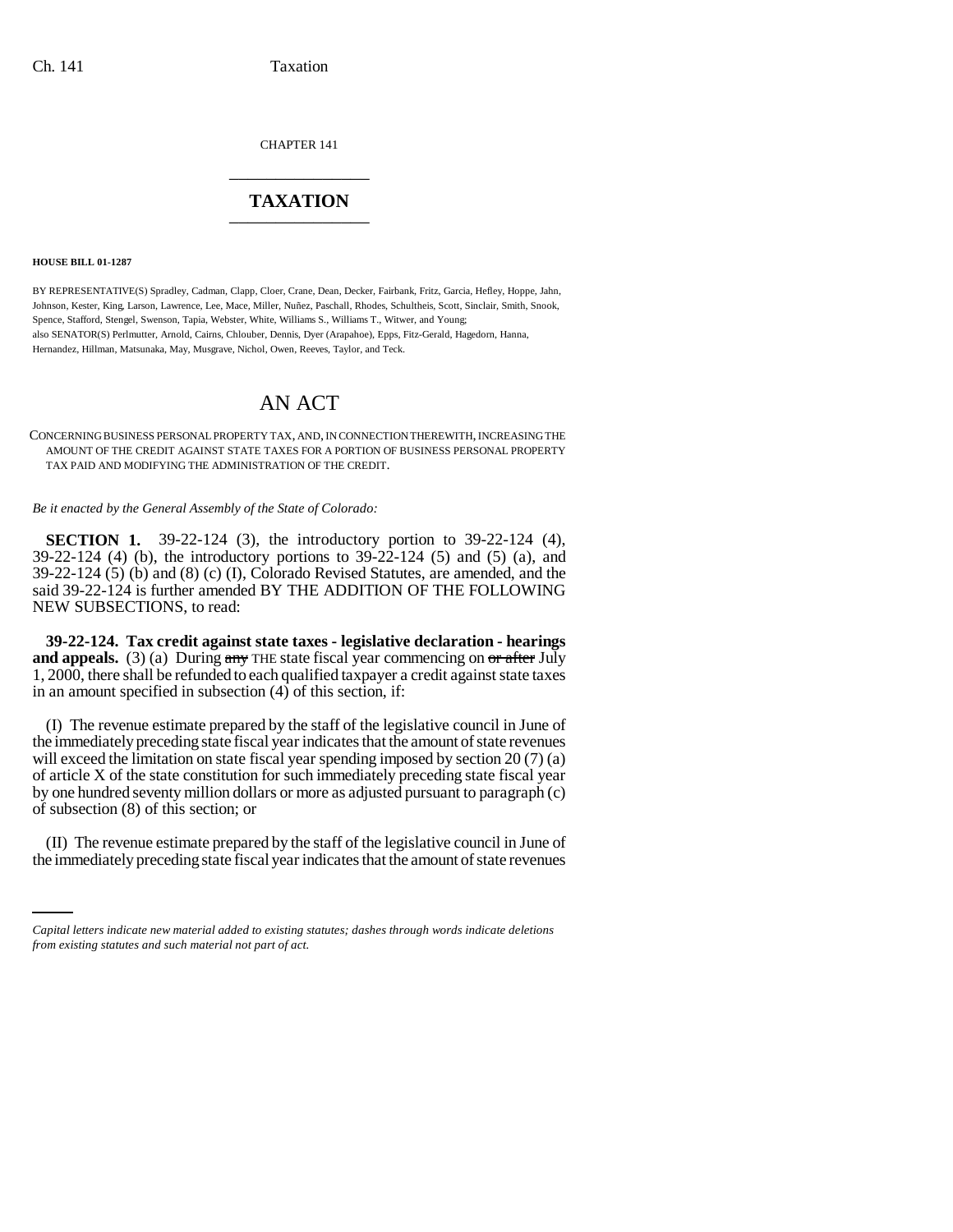### Taxation Ch. 141

will not exceed the limitation on state fiscal year spending imposed by section 20 (7) (a) of article X of the state constitution for such immediately preceding state fiscal year by one hundred seventy million dollars or more but, based on the financial report prepared by the controller in accordance with section 24-77-106.5, C.R.S., the controller subsequently certifies that the amount of state revenues for such immediately preceding state fiscal year actually exceeded the limitation on state fiscal year spending imposed by section 20 (7) (a) of article X of the state constitution by one hundred seventy million dollars or more as adjusted pursuant to paragraph (c) of subsection (8) of this section.

(a.5) DURING ANY STATE FISCAL YEAR COMMENCING ON OR AFTER JULY 1, 2001, THERE SHALL BE REFUNDED TO EACH QUALIFIED TAXPAYER A CREDIT AGAINST STATE TAXES IN AN AMOUNT SPECIFIED IN SUBSECTION (4.5) OF THIS SECTION IF, BASED ON THE FINANCIAL REPORT PREPARED BY THE CONTROLLER IN ACCORDANCE WITH SECTION 24-77-106.5, C.R.S., THE CONTROLLER CERTIFIES THAT THE AMOUNT OF STATE REVENUES FOR THE IMMEDIATELY PRECEDING STATE FISCAL YEAR EXCEEDED THE LIMITATION ON STATE FISCAL YEAR SPENDING IMPOSED BY SECTION 20 (7) (a) OF ARTICLE X OF THE STATE CONSTITUTION BY ONE HUNDRED SEVENTY MILLION DOLLARS OR MORE AS ADJUSTED PURSUANT TO PARAGRAPH (c) OF SUBSECTION (8) OF THIS SECTION.

(b) If neither the revenue estimate prepared by the staff of the legislative council in June of  $\frac{1}{2}$  THE state fiscal year commencing on  $\frac{1}{2}$  after July 1, 1999, nor the certification of the amount of state revenues prepared by the controller for such state fiscal year OR ANY SUBSEQUENT STATE FISCAL YEAR indicates that the amount of state revenues for such state fiscal year exceeds the limitation on state fiscal year spending imposed by section 20  $(7)$  (a) of article X of the state constitution by one hundred seventy million dollars or more as adjusted pursuant to paragraph (c) of subsection (8) of this section, then no refund shall be allowed pursuant to this section during the immediately succeeding state fiscal year.

(4) The amount of the credit against state taxes  $allowed$  TO BE REFUNDED under this section DURING THE STATE FISCAL YEAR COMMENCING ON JULY 1, 2000, for each qualified taxpayer shall be an amount equal to:

(b) Except as otherwise provided in subparagraph (III) of paragraph (a) of subsection  $(5)$  of this section, and subparagraph  $(HI)$  of paragraph  $(b)$  of subsection (5) of this section, the lesser of eighty-six and sixty-three one-hundredths of one percent of the aggregate amount of personal property tax paid by the qualified taxpayer to all taxing jurisdictions in the immediately preceding state fiscal year or four hundred thirty-three dollars and fifteen cents.

(4.5) THE AMOUNT OF THE CREDIT AGAINST STATE TAXES TO BE REFUNDED UNDER THIS SECTION DURING ANY STATE FISCAL YEAR COMMENCING ON OR AFTER JULY 1, 2001, FOR EACH QUALIFIED TAXPAYER SHALL BE AN AMOUNT EQUAL TO:

(a) SIXTEEN PERCENT OF THE AGGREGATE AMOUNT OF PERSONAL PROPERTY TAX PAID BY THE QUALIFIED TAXPAYER TO ALL TAXING JURISDICTIONS IN THE STATE FISCAL YEAR IMMEDIATELY PRECEDING THE STATE FISCAL YEAR IN WHICH THE CREDIT IS REFUNDED; PLUS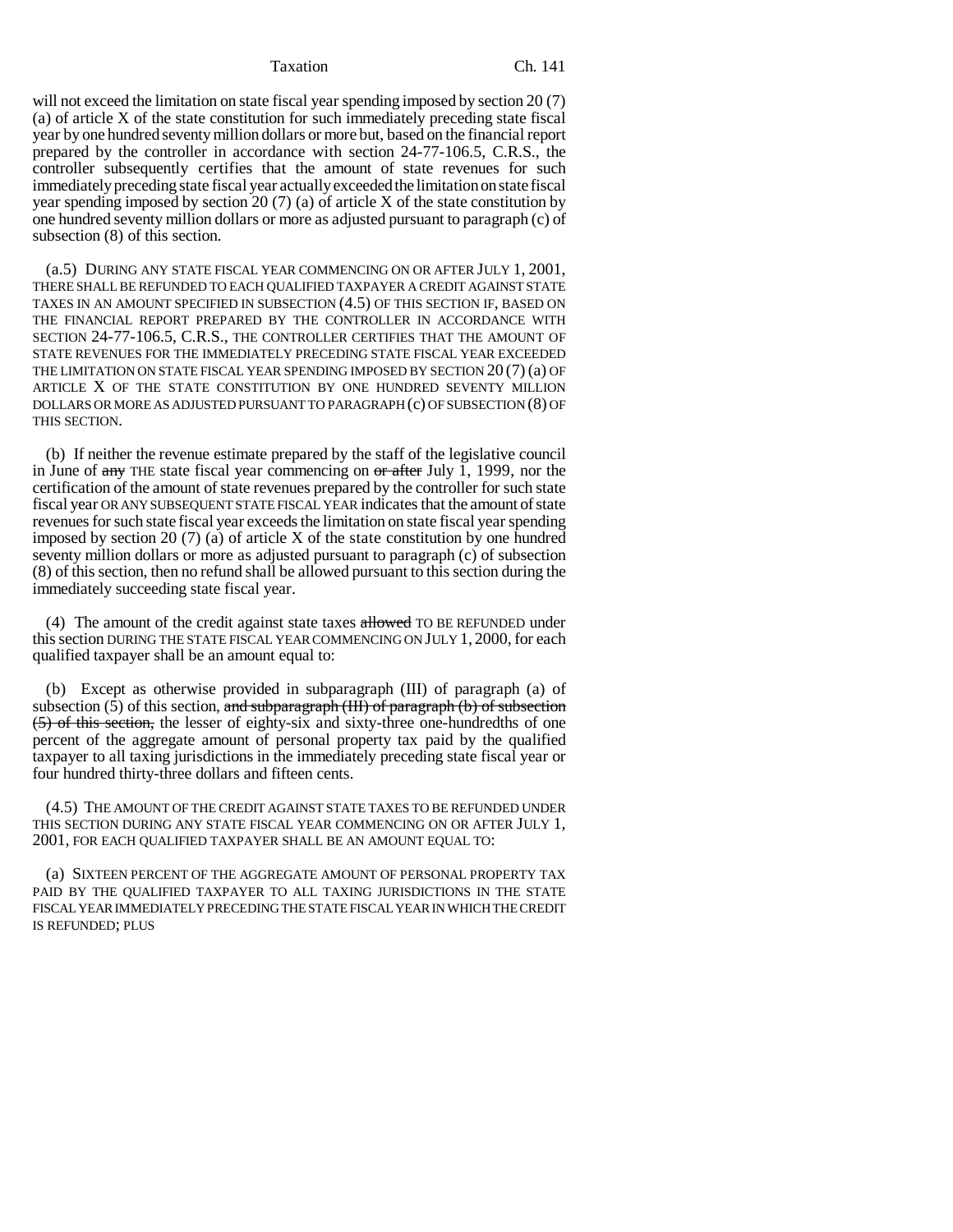### Ch. 141 Taxation

(b) EXCEPT AS OTHERWISE PROVIDED IN SUBPARAGRAPH (III) OF PARAGRAPH (b) OF SUBSECTION (5) OF THIS SECTION, THE LESSER OF EIGHTY-FOUR PERCENT OF THE AGGREGATE AMOUNT OF PERSONAL PROPERTY TAX PAID BY THE QUALIFIED TAXPAYER TO ALL TAXING JURISDICTIONS IN THE IMMEDIATELY PRECEDING STATE FISCAL YEAR OR FIVE HUNDRED EIGHTY-EIGHT DOLLARS.

(5) To ensure that each qualified taxpayer receives the full amount of the credit allowed by subsection  $(4)$  SUBSECTION  $(4)$  OR  $(4.5)$  of this section, WHICHEVER IS APPLICABLE, as expeditiously as possible, the following procedures shall be followed:

(a) For  $\frac{any}{any}$  THE state fiscal year commencing on  $\frac{or}{any}$  after July 1, 1999, for which IF the revenue estimate prepared by the staff of the legislative council in June of such state fiscal year indicates that the amount of state revenues will exceed the limitation on state fiscal year spending imposed by section 20 (7) (a) of article X of the state constitution for such state fiscal year by one hundred seventy million dollars or more as adjusted pursuant to paragraph (c) of subsection (8) of this section:

(b) For any state fiscal year commencing on or after July 1,  $19992000$ , for which the revenue estimate prepared by the staff of the legislative council in June of such state fiscal year indicates that the amount of state revenues will not exceed the limitation on state fiscal year spending imposed by section  $20(7)(a)$  of article X of the state constitution for such state fiscal year by one hundred seventy million dollars or more as adjusted pursuant to paragraph (c) of subsection (8) of this section but for which, based on the financial report prepared by the controller in accordance with section 24-77-106.5, C.R.S., the controller subsequently certifies that the amount of state revenues for such THE immediately preceding state fiscal year actually exceeded the limitation on state fiscal year spending imposed by section 20  $(7)$  (a) of article X of the state constitution by one hundred seventy million dollars or more as adjusted pursuant to paragraph (c) of subsection (8) of this section:

(I) (A) No later than October 1 of the state fiscal year immediately succeeding such state fiscal year, EACH COUNTY ASSESSOR SHALL PROVIDE TO THE DEPARTMENT OF REVENUE THE NAME, ADDRESS, SCHEDULE NUMBER OR NUMBERS, AMOUNT OF PERSONAL PROPERTY TAX PAID, AND TAXPAYER IDENTIFICATION NUMBER, IF AVAILABLE, FOR EACH QUALIFIED TAXPAYER WHO WAS REQUIRED TO LIST ALL OF THE TAXPAYER'S TAXABLE PERSONAL PROPERTY WITHIN THE COUNTY ON A SCHEDULE OR STATEMENTS OR EXHIBITS ATTACHED TO A SCHEDULE IN ACCORDANCE WITH SECTION 39-5-107 (1) OR FOR WHOM THE PROPERTY TAX ADMINISTRATOR HAS DETERMINED THE ACTUAL VALUE OF TAXABLE PROPERTY WITHIN THE COUNTY PURSUANT TO THE PROVISIONS OF ARTICLE 4 OF THIS TITLE.

(A) Each county treasurer shall provide to the department of revenue the name, address, schedule number or numbers, and amount of personal property tax paid for each qualified taxpayer who was required to list all of the taxpayer's taxable personal property within the county on a schedule or statements or exhibits attached to a schedule in accordance with section 39-5-107 (1) or for whom the property tax administrator has determined the actual value of taxable property within the county pursuant to the provisions of article 4 of this title; and

(B) Each county assessor shall provide to the department of revenue the name, schedule number or numbers, and taxpayer identification number, if available, for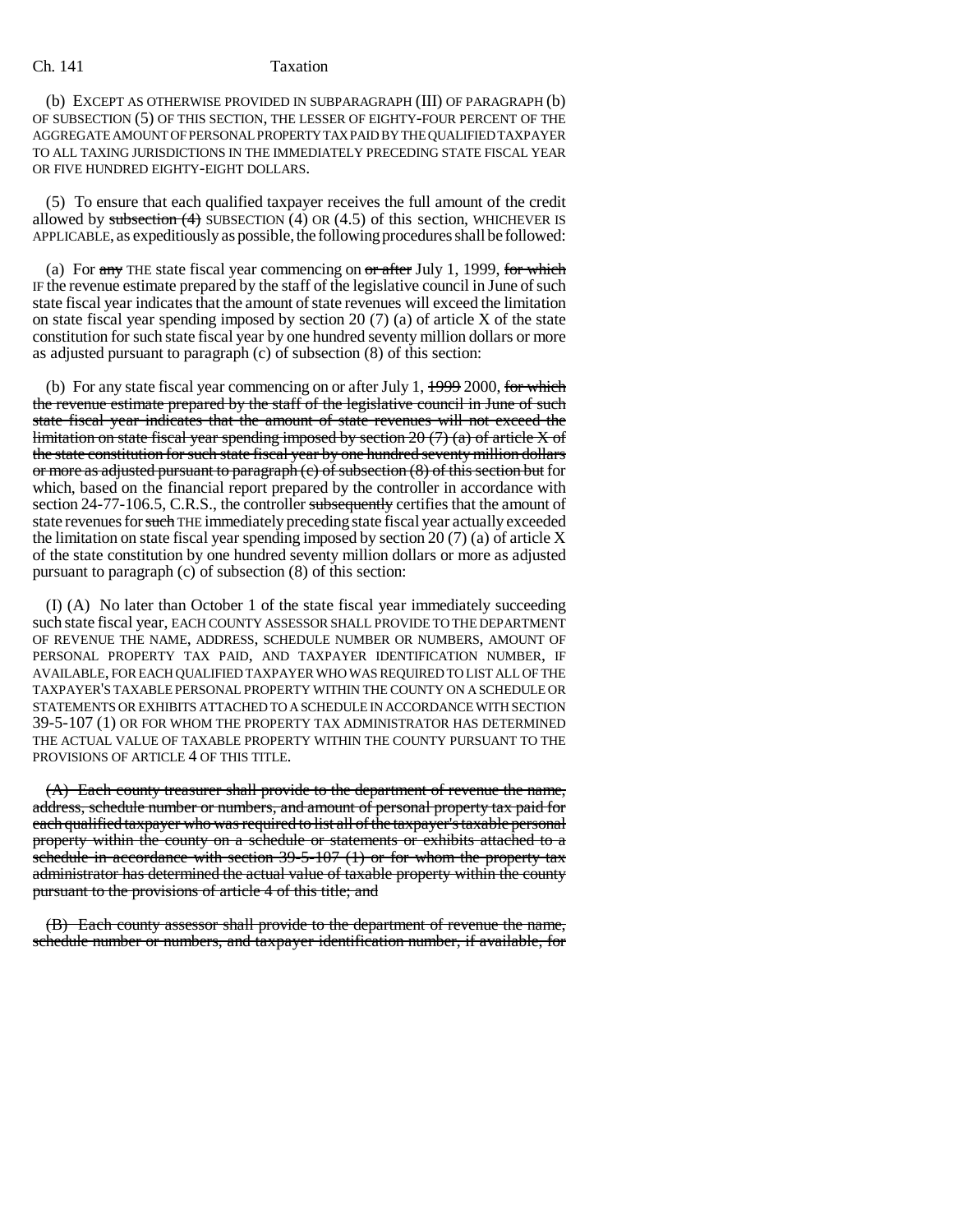Taxation Ch. 141

each qualified taxpayer who was required to list all of the taxpayer's taxable personal property within the county on a schedule or statements or exhibits attached to a schedule in accordance with section  $39-5-107$  (1) or for whom the property tax administrator has determined the actual value of taxable property within the county pursuant to the provisions of article 4 of this title.

(B) NOTWITHSTANDING THE PROVISIONS OF SUB-SUBPARAGRAPH (A) OF THIS SUBPARAGRAPH (I), UPON MUTUAL AGREEMENT OF THE COUNTY ASSESSOR AND THE COUNTY TREASURER OF ANY COUNTY, THE COUNTY TREASURER SHALL PROVIDE TO THE DEPARTMENT OF REVENUE THE INFORMATION THAT WOULD ORDINARILY BE PROVIDED BY THE ASSESSOR PURSUANT TO SAID SUB-SUBPARAGRAPH (A).

(II) TO MAXIMIZE THE ACCURACY AND COMPLETENESS OF THE INFORMATION TO BE PROVIDED TO THE DEPARTMENT OF REVENUE PURSUANT TO SUBPARAGRAPH (I) OF THIS PARAGRAPH (b):

(A) EXCEPT FOR CASES IN WHICH A COUNTY TREASURER IS PROVIDING INFORMATION DIRECTLY TO THE DEPARTMENT OF REVENUE PURSUANT TO SUB-SUBPARAGRAPH (B) OF SUBPARAGRAPH (I) OF THIS PARAGRAPH (b), NO LATER THAN SEPTEMBER 1 OF THE STATE FISCAL YEAR IMMEDIATELY SUCCEEDING SUCH STATE FISCAL YEAR, EACH COUNTY TREASURER SHALL PROVIDE TO THE COUNTY ASSESSOR OF THE SAME COUNTY, IN A FORM PRESCRIBED BY THE PROPERTY TAX ADMINISTRATOR THAT IS READILY ACCESSIBLE TO THE ASSESSOR, THE NAME, ADDRESS, SCHEDULE NUMBER OR NUMBERS, AND AMOUNT OF PERSONAL PROPERTY TAX PAID FOR EACH QUALIFIED TAXPAYER WHO WAS REQUIRED TO LIST ALL OF THE TAXPAYER'S TAXABLE PERSONAL PROPERTY WITHIN THE COUNTY ON A SCHEDULE OR STATEMENTS OR EXHIBITS ATTACHED TO A SCHEDULE IN ACCORDANCE WITH SECTION 39-5-107 (1) OR FOR WHOM THE PROPERTY TAX ADMINISTRATOR HAS DETERMINED THE ACTUAL VALUE OF TAXABLE PROPERTY WITHIN THE COUNTY PURSUANT TO THE PROVISIONS OF ARTICLE 4 OF THIS TITLE.

 $(H)$  (B) The property tax administrator shall provide to the county assessor of each county the taxpayer identification number for each qualified taxpayer for whom the property tax administrator has determined the actual value of taxable property within the county and any additional information that the county assessor REASONABLY requires. to maximize the accuracy and completeness of the information to be provided to the department pursuant to sub-subparagraph (B) of subparagraph (I) of this paragraph (b).

(III) No later than November 15 of the state fiscal year immediately succeeding such state fiscal year, the department of revenue shall refund to each qualified taxpayer the full amount of the credit allowed to the qualified taxpayer pursuant to paragraphs (a) and (b) of subsection  $(4)$  SUBSECTION  $(4.5)$  of this section; EXCEPT THAT, IF THE DEPARTMENT IS UNABLE TO MAKE A REFUND BY NOVEMBER 15 DUE TO AN UNAVOIDABLE DELAY IN PROCESSING THE CREDIT, INCLUDING BUT NOT LIMITED TO AN UNAVOIDABLE DELAY RESULTING FROM ANY COMPUTER OR CHECK PRINTING PROBLEM, THE DEPARTMENT MAY MAKE THE REFUND NO LATER THAN NOVEMBER 30 OF SAID STATE FISCAL YEAR. If the department does not have sufficient information to determine the amount of the portion of the credit allowed to the qualified taxpayer pursuant to paragraph (b) of subsection  $(4)$  SUBSECTION  $(4.5)$  of this section, the department shall refund only the amount of the portion of the credit allowed pursuant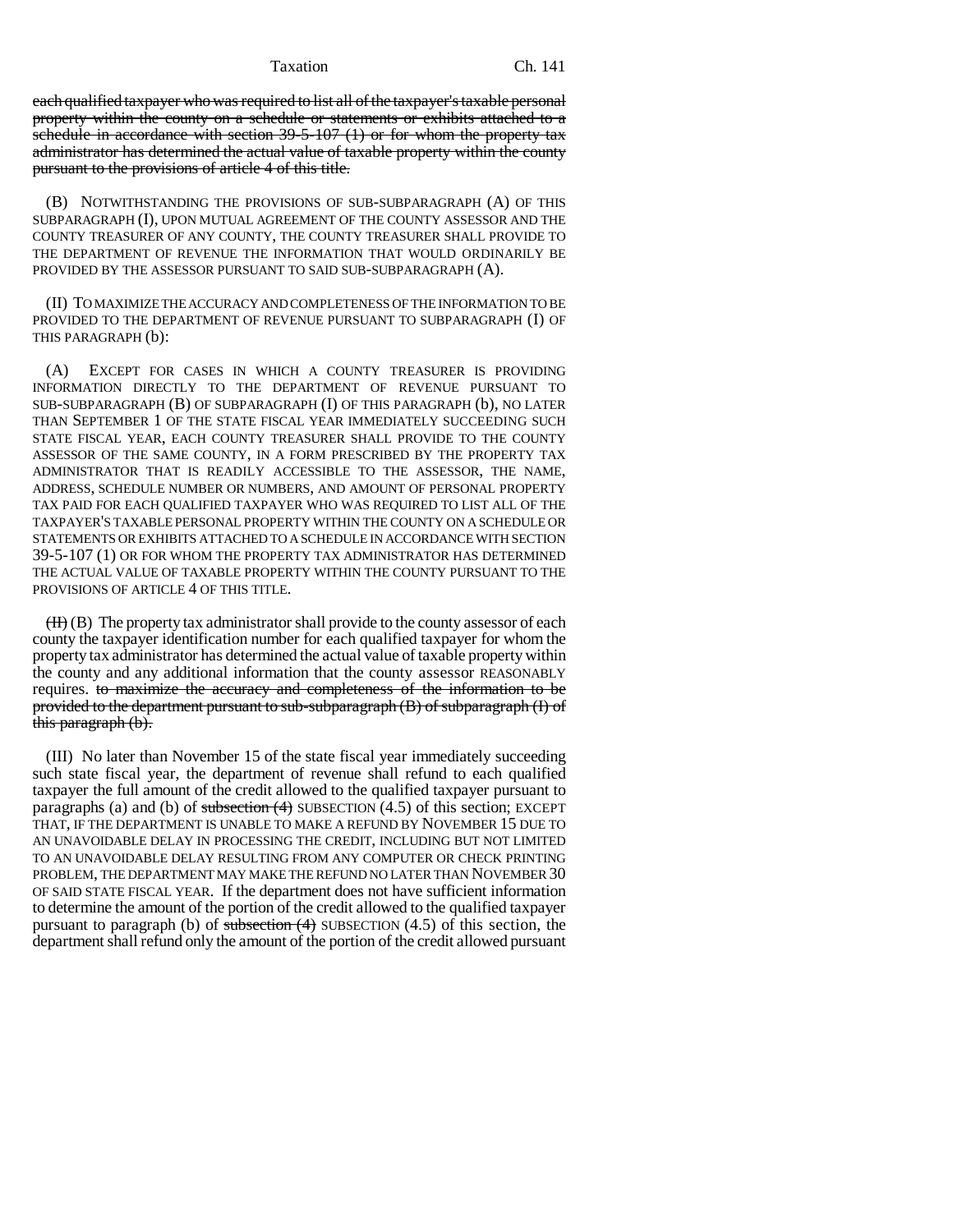to paragraph (a) of subsection  $(4)$  SUBSECTION  $(4.5)$  of this section and shall include with such refund a form that requires sufficient information to allow the department to determine the amount of the portion of the credit allowed to the taxpayer pursuant to paragraph (b) of subsection  $(4)$  SUBSECTION  $(4.5)$  of this section and that the qualified taxpayer can complete and return to the department to claim the portion of the credit allowed pursuant to paragraph (b) of  $\frac{\text{subsection}(4)}{\text{subsection}(4)}$  SUBSECTION (4.5) of this section. If the qualified taxpayer returns a completed form to the department by April 30 of such immediately succeeding state fiscal year, the department shall refund to the qualified taxpayer the amount of the portion of the credit allowed by paragraph (b) of subsection  $(4)$  SUBSECTION  $(4.5)$  of this section no later than May 31 of such immediately succeeding state fiscal year. If the qualified taxpayer fails to return a completed form to the department by April 30, the department shall not refund the portion of the credit allowed by paragraph (b) of subsection  $(4)$  SUBSECTION  $(4.5)$  of this section.

(8) (c) (I) No later than  $May 15$  of any given calendar year commencing on or after January 1, 2000 MAY 15, 2000, the executive director of the department of revenue shall annually adjust the dollar amount specified in paragraphs (a) and (b) of subsection (3) of this section and paragraphs (a) and (b) of subsection (5) of this section to reflect the rate of growth of Colorado personal income for the THE 1999 calendar year. immediately preceding the calendar year in which such adjustment is made. NO LATER THAN OCTOBER 1 OF ANY GIVEN CALENDAR YEAR COMMENCING ON OR AFTER JANUARY 1,2001, THE EXECUTIVE DIRECTOR SHALL ANNUALLY ADJUST THE DOLLAR AMOUNT SPECIFIED IN PARAGRAPH (a.5) OF SUBSECTION (3) OF THIS SECTION AND PARAGRAPH (b) OF SUBSECTION (5) OF THIS SECTION TO REFLECT THE RATE OF GROWTH OF COLORADO PERSONAL INCOME FOR THE CALENDAR YEAR IMMEDIATELY PRECEDING THE CALENDAR YEAR IN WHICH THE ADJUSTMENT IS MADE. For purposes of this subparagraph (I),"the rate of growth of Colorado personal income" means the percentage change between the most recent published annual estimate of total personal income for Colorado, as defined and officially reported by the bureau of economic analysis in the United States department of commerce for the calendar year immediately preceding the calendar year in which the adjustment is made and the most recent published annual estimate of total personal income for Colorado, as defined and officially reported by the bureau of economic analysis in the United States department of commerce for the calendar year prior to the calendar year immediately preceding the calendar year in which the adjustment is made.

(10) (a) A QUALIFIED TAXPAYER WHO DID NOT RECEIVE A CREDIT PURSUANT TO THIS SECTION, BUT BELIEVES THAT A CREDIT SHOULD HAVE BEEN ALLOWED, OR A QUALIFIED TAXPAYER WHO RECEIVED A CREDIT PURSUANT TO THIS SECTION, BUT BELIEVES THAT THE AMOUNT OF THE CREDIT RECEIVED WAS LESS THAN THE AMOUNT TO WHICH THE QUALIFIED TAXPAYER WAS ENTITLED, MAY REQUEST A HEARING BY APPLICATION TO THE EXECUTIVE DIRECTOR NO LATER THAN JUNE 30 OF ANY STATE FISCAL YEAR IN WHICH CREDITS WERE REFUNDED PURSUANT TO SUBPARAGRAPH (III) OF PARAGRAPH (b) OF SUBSECTION (5) OF THIS SECTION. THE REQUEST FOR HEARING SHALL SET FORTH THE QUALIFIED TAXPAYER'S REASONS FOR CLAIMING THAT THE QUALIFIED TAXPAYER DID NOT RECEIVE THE FULL AMOUNT OF THE CREDIT TO WHICH THE QUALIFIED TAXPAYER WAS ENTITLED AND THE AMOUNT OF THE CLAIMED UNDERPAYMENT AND SHALL ALSO INCLUDE SUCH ADDITIONAL INFORMATION AS THE EXECUTIVE DIRECTOR MAY REQUIRE.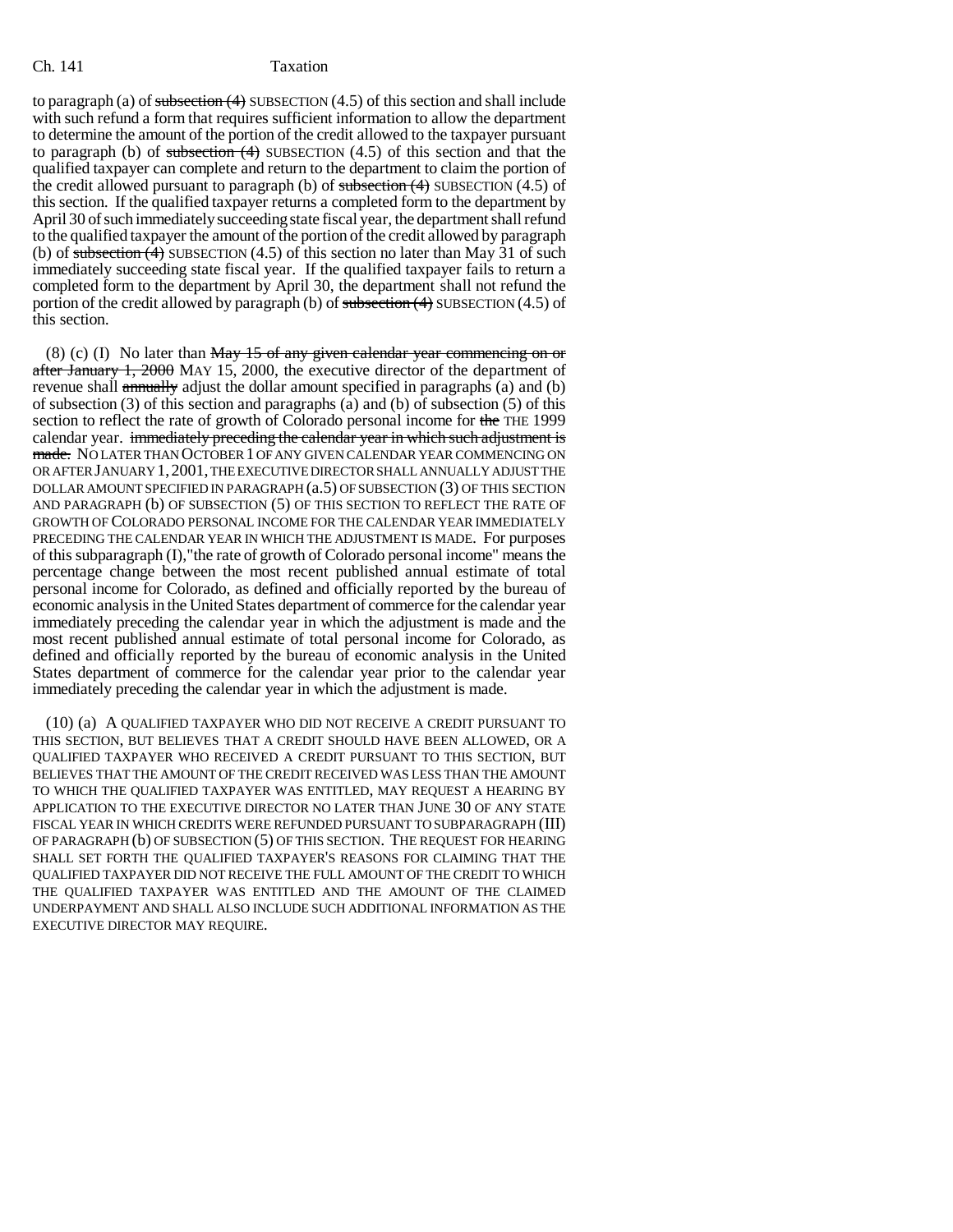Taxation Ch. 141

(b) THE EXECUTIVE DIRECTOR SHALL NOTIFY THE QUALIFIED TAXPAYER IN WRITING OF THE TIME AND PLACE FOR A HEARING NOT LESS THAN THIRTY DAYS BEFORE THE HEARING. IN ALL CASES WHERE THE CLAIM EXCEEDS TWO HUNDRED DOLLARS, THE HEARING SHALL BE HELD IN DENVER, COLORADO. IF THE CLAIM IS TWO HUNDRED DOLLARS OR LESS, THE HEARING MAY BE HELD, AT THE ELECTION OF THE QUALIFIED TAXPAYER, IN THE DISTRICT OFFICE OF THE DEPARTMENT OF REVENUE NEAREST TO THE PLACE WHERE THE QUALIFIED TAXPAYER RESIDES OR HAS HIS OR HER PRINCIPAL PLACE OF BUSINESS WITHIN COLORADO. IF THE QUALIFIED TAXPAYER DOES NOT RESIDE OR HAVE A PLACE OF BUSINESS IN COLORADO, THE HEARING SHALL BE HELD IN DENVER, COLORADO. THE HEARING SHALL BE HELD BEFORE THE EXECUTIVE DIRECTOR OR, IN CASES WHERE THE DISPUTED DEFICIENCY IS TWO HUNDRED DOLLARS OR LESS, BEFORE A PERSON WITHIN THE DEPARTMENT WHOM THE EXECUTIVE DIRECTOR SHALL DESIGNATE. THE EXECUTIVE DIRECTOR OR THE EXECUTIVE DIRECTOR'S DESIGNEE MAY ADMINISTER OATHS AND TAKE TESTIMONY. AT THE HEARING, THE QUALIFIED TAXPAYER SHALL PROVIDE PROOF, IN SUCH FORM AS THE EXECUTIVE DIRECTOR MAY REQUIRE, OF THE AMOUNT OF PERSONAL PROPERTY TAXES PAID IN EACH COUNTY ON THE QUALIFIED TAXPAYER'S PERSONAL PROPERTY DURING THE STATE FISCAL YEAR IMMEDIATELY PRECEDING THE STATE FISCAL YEAR FOR WHICH AN ADDITIONAL REFUND IS CLAIMED. THE QUALIFIED TAXPAYER MAY ALSO ASSERT ANY FACTS, MAKE ANY ARGUMENTS, AND FILE ANY BRIEFS OR AFFIDAVITS THAT THE QUALIFIED TAXPAYER BELIEVES RELEVANT. THE QUALIFIED TAXPAYER SHALL NOT BE ENTITLED TO ANY REHEARING BEFORE THE EXECUTIVE DIRECTOR OR THE EXECUTIVE DIRECTOR'S DESIGNEE.

(c) IN LIEU OF A REQUEST FOR HEARING, A QUALIFIED TAXPAYER MAY, AT HIS OR HER ELECTION AND WITHIN THE DEADLINES SPECIFIED FOR REQUESTING A HEARING, FILE A WRITTEN BRIEF AND SUCH OTHER WRITTEN MATERIALS OR DOCUMENTS AS THE QUALIFIED TAXPAYER DEEMS RELEVANT AND REQUEST THAT THE EXECUTIVE DIRECTOR CONSIDER THE QUALIFIED TAXPAYER'S CLAIM FOR A CREDIT WITHOUT A HEARING. THE QUALIFIED TAXPAYER SHALL ALSO PROVIDE PROOF, IN SUCH FORM AS THE EXECUTIVE DIRECTOR MAY REQUIRE, OF THE AMOUNT OF PERSONAL PROPERTY TAXES PAID IN EACH COUNTY ON THE QUALIFIED TAXPAYER'S PERSONAL PROPERTY DURING THE STATE FISCAL YEAR IMMEDIATELY PRECEDING THE STATE FISCAL YEAR FOR WHICH AN ADDITIONAL REFUND IS CLAIMED. THE EXECUTIVE DIRECTOR SHALL CONSIDER THE CLAIM AS IF THE WRITTEN MATERIAL SUBMITTED HAD BEEN PRESENTED AT A HEARING.

(d) BASED ON THE EVIDENCE PRESENTED AT THE HEARING OR FILED IN SUPPORT OF THE QUALIFIED TAXPAYER'S CLAIM, THE EXECUTIVE DIRECTOR SHALL MAKE A FINAL DETERMINATION WITHIN A REASONABLE TIME. THE EXECUTIVE DIRECTOR SHALL REFUND TO THE QUALIFIED TAXPAYER ANY CREDIT TO WHICH THE QUALIFIED TAXPAYER IS ENTITLED PLUS INTEREST AT THE RATE IMPOSED BY SECTION 39-21-110.5 FROM THE DATE THE CREDIT SHOULD HAVE BEEN REFUNDED TO THE DATE A WARRANT FOR A REFUND IS ISSUED.

(e) A QUALIFIED TAXPAYER MAY APPEAL ANY DENIAL OF A CLAIM FOR A CREDIT PURSUED UNDER THIS SUBSECTION (10) IN ACCORDANCE WITH SECTION 39-21-105; EXCEPT THAT A QUALIFIED TAXPAYER SHALL NOT BE REQUIRED TO COMPLY WITH SECTION 39-21-105 (4).

**SECTION 2.** 39-21-105 (1), Colorado Revised Statutes, is amended to read: